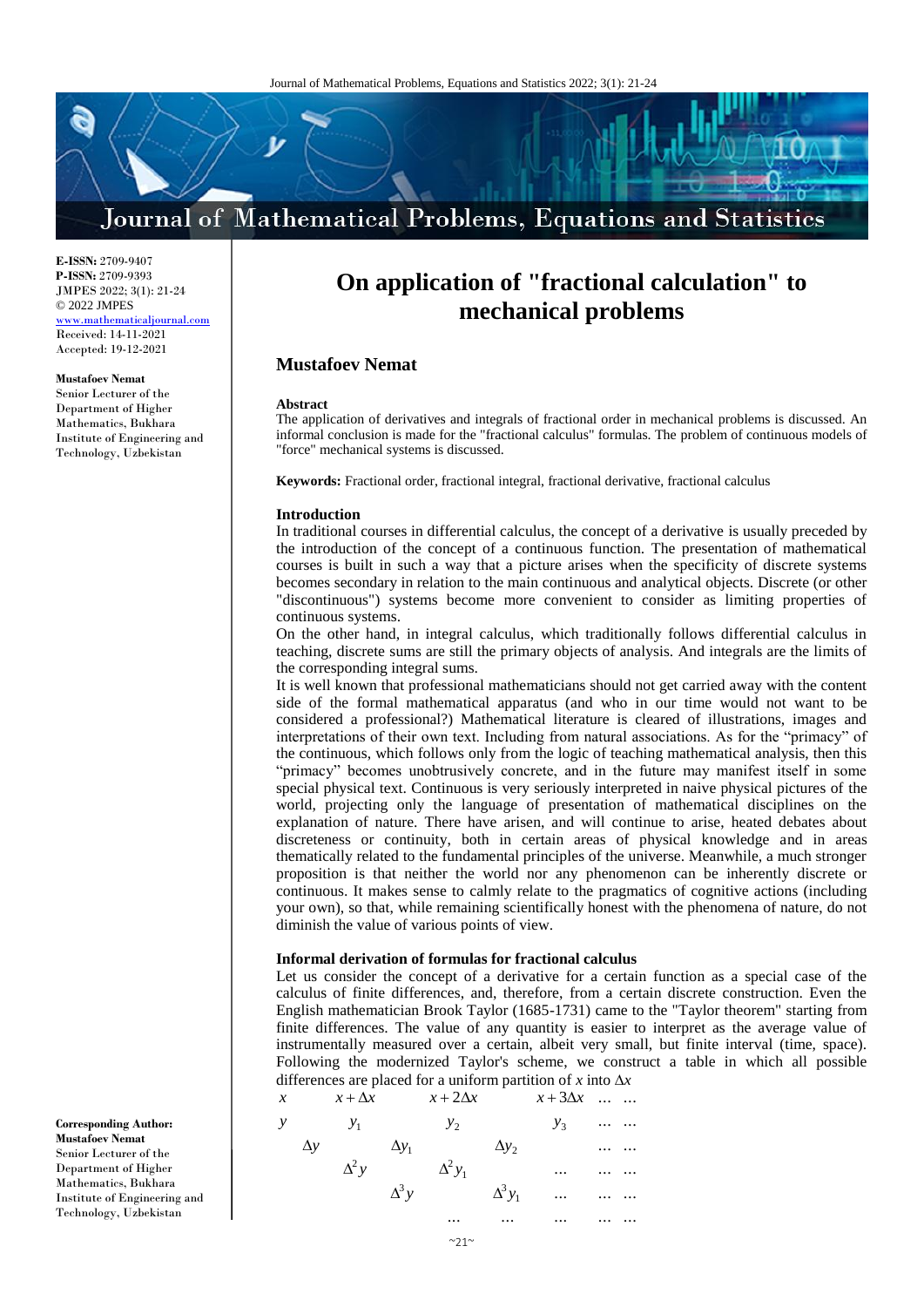Journal of Mathematical Problems, Equations and Statistics [www.mathematicaljournal.com](file://server/test/mathematicaljournal.com/issue/1%20Vol/1%20issue/www.mathematicaljournal.com)

For differences of different orders, the expressions are valid, which can be seen from the table:

......................................................................... 3 3 2 3 2 1 2 1 3 2 1 2 1 2 1 1 *i i i i i i i i i i i i i i i i y y y y y y y y y y y y y y y y* 

The general formula for the difference of order *n* is as follows:

$$
\Delta^n y_i = \sum_{k=0}^n (-1)^k {n \choose k} \cdot y(x_i + n \cdot \Delta x - k \cdot \Delta x)
$$
\n(1)

Here

*n*

$$
\binom{n}{k} = \frac{n!}{r!(n-r)!}
$$

is the well-known formula for binomial coefficients, expressed in terms of factorials.

Using formula (1), we can calculate the limits when  $\Box x$  tends to zero of the following ratios:

$$
\frac{\Delta^1 y_i}{\Delta x^1}; \frac{\Delta^2 y_i}{\Delta x^2}; \frac{\Delta^3 y_i}{\Delta x^3};...,
$$
\n(2)

and, which should define derivatives of different orders at the point  $x_i$  (if, of course, they exist).

The "differential calculus" of the great mathematician and member of the St. Petersburg Academy of Sciences Leonard Euler also began with the calculus of finite differences. He also introduced the so-called gamma function of the complex variable  $\Gamma(z)$ , which for Re  $(z) > 0$  is determined by the integral:

$$
\Gamma(z) = \int_{0}^{\infty} e^{-t} t^{z-1} dt
$$
\n(3)

In its particular properties, the gamma function is a generalization of the factorial function. It is important that the gamma function can be analytically extended to the entire complex plane, with the exception of the points  $z = 0, -1, -2$ , ..., at which it has first-order poles.

Actually, here we use the "factorial" properties of  $\Gamma(z)$  for positive and negative real numbers:

$$
\Gamma(1+z) = z \cdot \Gamma(z); \quad \Gamma(n+1) = n!
$$
\n(4)

Since the gamma function admits the above generalizations, it is possible to construct a generalization of formula (1) for a difference of arbitrary order:

$$
\Delta^{\alpha} y_i = \sum_{k=0}^{\infty} (-1)^k {\alpha \choose k} \cdot y(x_i + \alpha \cdot \Delta x - k \cdot \Delta x)
$$
 (5)

where  $\alpha$  is an optional integer and positive number. In this case, instead of the traditional binomial coefficients, the expressions are used

$$
\binom{\alpha}{k} = \frac{\Gamma(1+\alpha)}{\Gamma(1+k)\cdot\Gamma(\alpha-k+1)}
$$
\n(6)

Consider special cases of the values of  $\alpha$ .

1) If  $\alpha = m$  is a non-negative integer, then due to the poles of the gamma function, the expression  $2)$ 

$$
\binom{\alpha}{k} = \begin{cases} \frac{m!}{k!(m-k)!}, & k \le m \\ 0, & k > m \end{cases}
$$
\n(7)

coincides completely with the binomial coefficients in (1). Consequently, the expressions

$$
\frac{\Delta^1 y_i}{\Delta x^1}; \frac{\Delta^2 y_i}{\Delta x^2}; \frac{\Delta^3 y_i}{\Delta x^3};...,
$$

defined by the new formula will allow calculating the usual derivatives of various integer orders.

1) If 
$$
\alpha = 0
$$
, then  
\n2)  
\n
$$
\begin{pmatrix} \alpha \\ k \end{pmatrix} = \begin{pmatrix} 0 \\ k \end{pmatrix} = \frac{\Gamma(1)}{k! \Gamma(1-k)} = \begin{cases} 1, k = 0 \\ 0, k > 0 \end{cases}
$$
\n(8)

Therefore,

$$
\frac{\Delta^0 y_i}{\Delta x^0} = y(x_i)
$$

1) If  $\alpha = -1$ , then after substitution the expression

$$
\binom{-1}{k} = \frac{\Gamma(0)}{k! \Gamma(-k)}
$$

contains an undefined ratio of simple poles. Given the property

$$
\Gamma(1+z) = z \cdot \Gamma(z),
$$

we obtain

$$
\Gamma(0) = (-1)^k k! \Gamma(k)
$$

And

$$
\binom{-1}{k} = (-1)^k
$$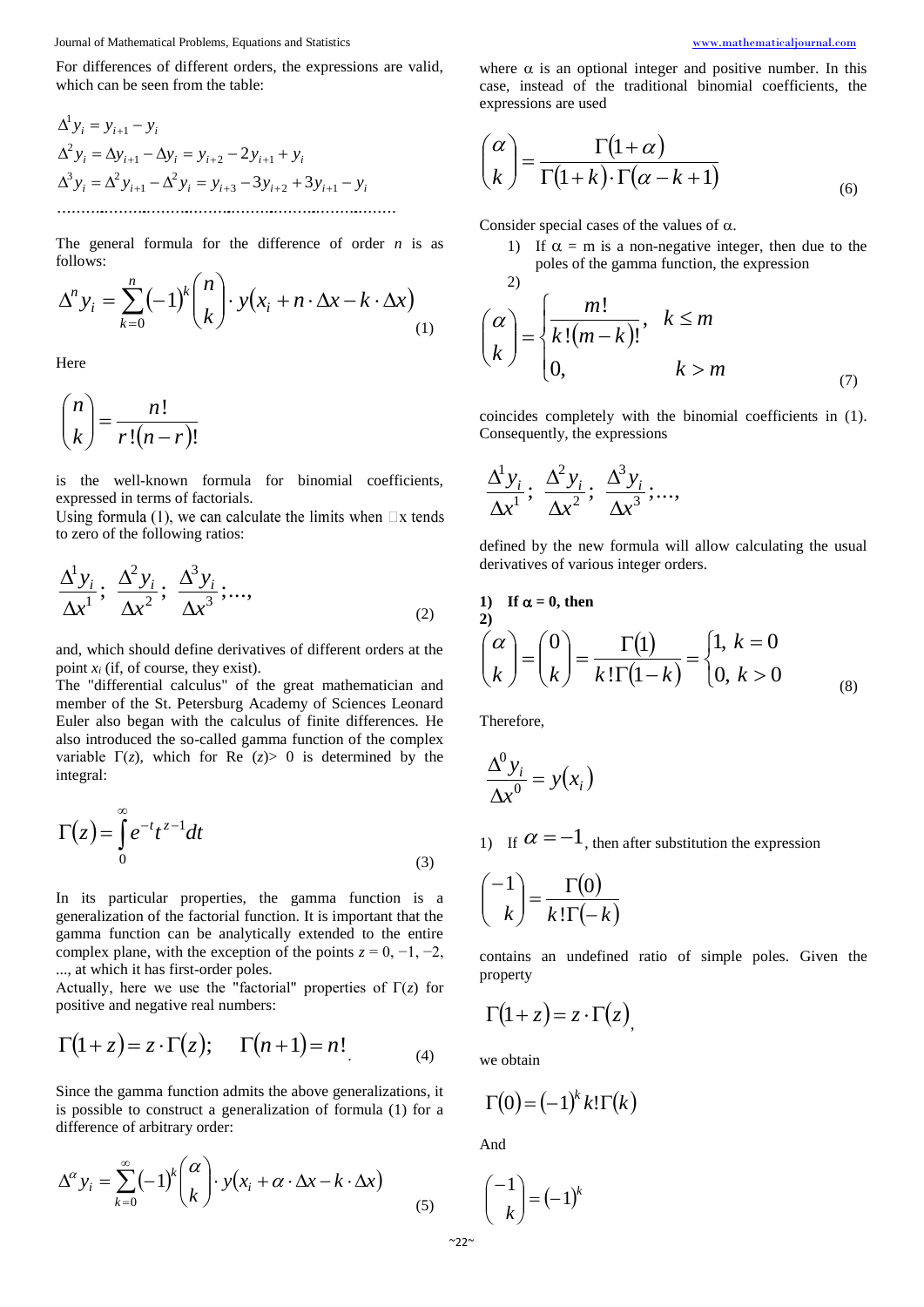Journal of Mathematical Problems, Equations and Statistics [www.mathematicaljournal.com](file://server/test/mathematicaljournal.com/issue/1%20Vol/1%20issue/www.mathematicaljournal.com)

Thus

$$
\frac{\Delta^{-1} y_i}{\Delta x^{-1}} = \sum_{k=0}^{\infty} (-1)^{2k} \cdot y(x_i - (k+1)\Delta x) = -\sum_{k=0}^{\infty} y(x_i - k \cdot \Delta x)
$$
(9)

Under conditions that ensure mathematical correctness, this expression can be considered as an integral sum, which, as  $\Delta x$  $\rightarrow$  0, will give an expression for a definite integral with a variable upper limit

$$
\int_{-\infty}^{x} y(x) dx
$$
 (10)

The relationship between definite and indefinite integrals is known.

$$
\int_{\alpha} \Phi(x) dx = \int_{a}^{x} \Phi(t) dt + C
$$

They read this wonderful formula: an indefinite integral is the sum of a definite integral with a variable upper limit and a constant lower limit, plus an arbitrary surplus constant.».

If  $\alpha$  is a fractional, positive or negative number, then the convergence of series (5) as  $\Delta x \rightarrow 0$  will determine the value of the fractional "differential integral" at the point *xi*.

## **On the nature of the application of fractional calculus in mechanics**

The first difference ratio, when the independent variable is time, has a transparent physical interpretation. This is usually represented as the "average speed" of a point object over some finite time interval. That is, the speed calculated when the object moves from the beginning of the time interval to the end. Accordingly, the ratio of the second order difference is considered "average acceleration" over a certain interval. And the ratio of zero-order differences is the exact coordinate function of a point object. Fractional differences do not give similar interpretations that can be attributed to point properties of an object or a small interval - rather, these are properties of the entire path-trajectory as a whole. That is why fractional derivatives (or rather, differential equations with fractional derivatives) often find their semantic interpretations in the descriptions of diffusion processes, in which the object of modeling is considered to be distributed in principle, and all possible density distributions are considered. In classical mechanics, however, two methods of calculating the motion of systems represented as a point of some, sometimes even very abstract space, were embodied. In one, originating from Newton, motion is considered to be uniquely defined if all forces and moments of forces are known. Another method, derived from Leibniz, is called "analytical mechanics". Here the motion is calculated from two scalar quantities - potential and kinetic energy, which, with their clear "definiteness", can determine the direction and trajectories of movements of a material point object (dissipative processes naturally interfere with "determinability"). Historically, the successes of "analytical mechanics" have neutralized the variety of possible forces acting on material objects. For example, the elementary behavior under viscous friction - Newton's viscosity - is considered outside of the "classical analytical" mechanics: in the mechanics of continuous media, rheology.

Rheology, in turn, is forced to return to the questions of constructing elementary models of the actual diversity of forces. The models of Kelvin, Maxwell, Voigt, Saint-Venant, Burgers, Shvedov, and others can be considered elementary, since they are uniaxial and linear, rather simple, and cannot be reduced to each other only by a linear combination.

It is curious that classical mechanics, formulating the axioms of its analytical procedures, relies on the experimental material of physical knowledge. "Newton's principle of determinism.

The initial state of a mechanical system (a set of positions and velocities of points of the system at some point in time) uniquely determines all of its movements.

We do not have time to be surprised at this fact, since we learn it very early. One can imagine a world in which, in order to determine the future of the system, one must also know accelerations at the initial moment. Experience shows that our world is not like that "[3]. However, in rheology one can "imagine a world" in which there are not only coordinates, velocities and accelerations, but also "intermediate" values. "The creep of many materials is described by the Abel kernel  $k = \lambda \cdot I_{\alpha}$ . In this case, the amount of deformation from above is not limited by anything, but the rate of deformation decreases all the time. There are experiments on the creep of plastics, lasting 100,000 hours (about 12 years). The dependence *e*(*t*) (deformation) throughout the test was powerlaw without any tendency to reach the horizontal asymptote. "

We may recall that the word "dynamics" comes from the Greek δυναμισ with the meaning of strength, power, opportunity. But the "real" description of the variety of (dynamic) behaviors appeared in rheology. "The term" rheology "brings to mind the expression" παντα ρει "(everything flows). With the same reason, we can say: "any body is solid." There is a quantitative rather than qualitative difference between liquids and solids ... we, for example, considered concrete to be a liquid with a relaxation time of  $\approx$ 10<sup>6</sup> sec, and air as a solid with a relaxation time of  $\approx$ 10<sup>-10</sup> sec. If we consider concrete as a solid and air as a liquid, then such a consideration is not of interest to a rheologist. "

It should be admitted that there is a rather substantial distance between the two above-mentioned areas of mechanics. If in the first one introduces the Galilean relativity of space-time coordinates, then in the second one introduces the relativity of the scale of dynamic action and relaxation. In the first, "classical" one, the exact coordinates, as well as the first and second derivatives of the motion, are essential. In the second, the phenomenon in the general case must inevitably be represented in the form of spectra or combinations of relaxation processes, and, therefore, the integrity of the phenomenon contains the uncertainty associated with "extralarge" and "ultra-small" measurements. If, according to certain rules, uncertainty is allowed in analytical procedures, then it is justified to use fractional calculus, which is "nonlocal", in modeling dynamic systems. Even an approximate calculation of fractional derivatives and integrals must involve a practically impossible summation of infinite series. Oldham & Spanier introduced a variant of the fractional calculus that includes a "watch window" between *x* and *x*0:

$$
D_{x_0,x}^s = \lim_{m \to \infty} \left( \frac{x - x_0}{m} \right)^{-s} \sum_{k=0}^{m-1} (-1)^k {s \choose k} y \left( x - k \frac{x - x_0}{m} \right)
$$
(11)

However, the quality of nonlocality remains in this case as well.